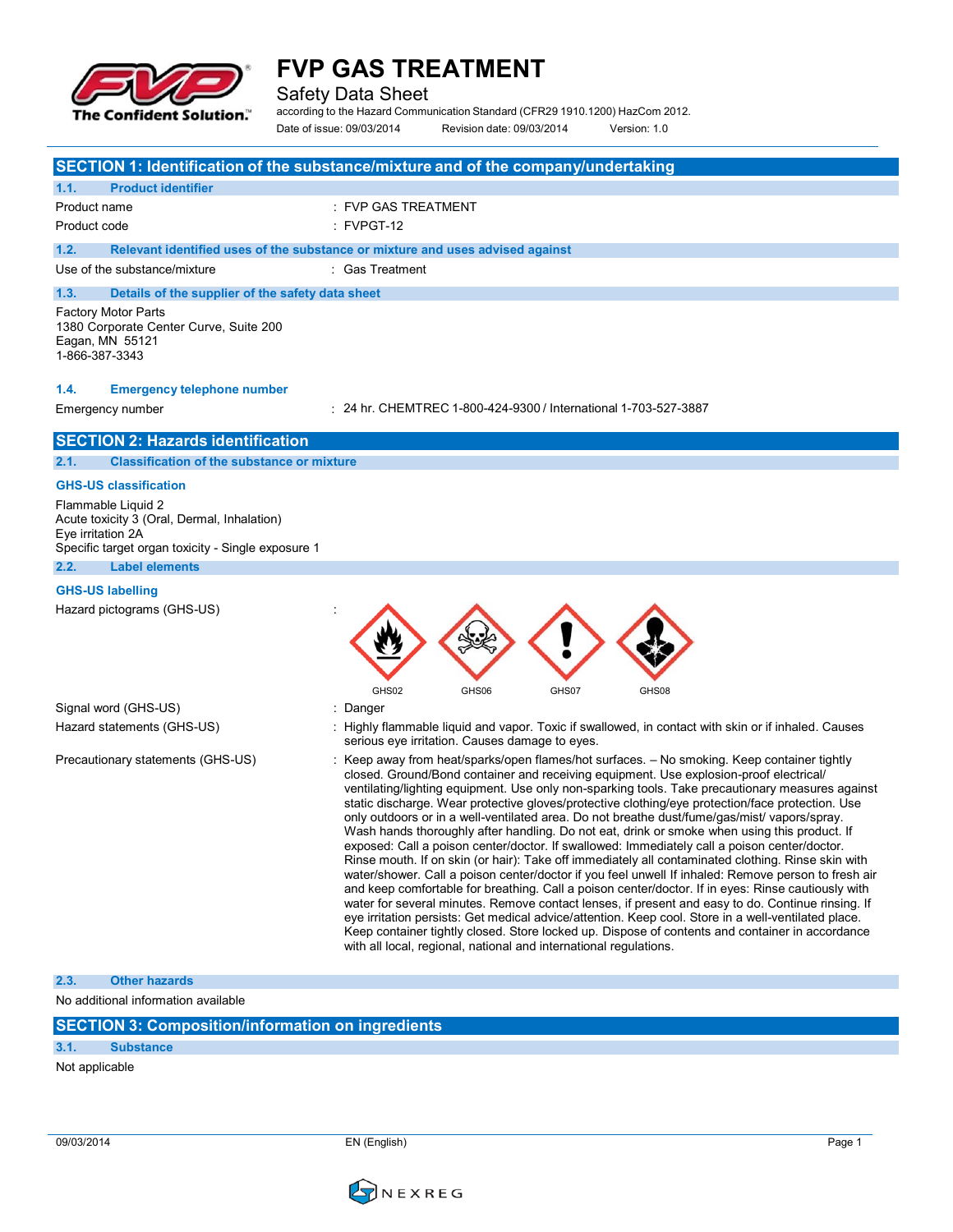Safety Data Sheet

according to the Hazard Communication Standard (CFR29 1910.1200) HazCom 2012.

| 3.2.<br><b>Mixture</b> |                           |          |                                                                                       |
|------------------------|---------------------------|----------|---------------------------------------------------------------------------------------|
| <b>Name</b>            | <b>Product identifier</b> | %        | <b>GHS-US classification</b>                                                          |
| Methanol               | (CAS No) 67-56-1          | 60 - 100 | Flam. Lig. 2<br>Acute Tox. 3 (Oral, Dermal, Inhalation)<br>Eye Irrit. 2B<br>STOT SE 1 |
| Isopropyl alcohol      | (CAS No) 67-63-0          | l - 5    | Flam. Lig. 2<br>Eye Irrit. 2A<br>STOT SE3                                             |

\* The exact percentage (concentration) of composition has been withheld as a trade secret in accordance with paragraph (i) of §1910.1200.

| <b>SECTION 4: First aid measures</b>                                |                                                                                                                                                                                                                                   |
|---------------------------------------------------------------------|-----------------------------------------------------------------------------------------------------------------------------------------------------------------------------------------------------------------------------------|
| <b>Description of first aid measures</b><br>4.1.                    |                                                                                                                                                                                                                                   |
| First-aid measures after inhalation                                 | : If inhaled, remove to fresh air. If not breathing, give artificial respiration. If breathing is difficult,<br>give oxygen. Get medical advice/attention.                                                                        |
| First-aid measures after skin contact                               | : In case of contact, immediately flush skin with plenty of water. Remove contaminated clothing<br>and shoes. Wash clothing before reuse. Get medical advice/attention if you feel unwell.                                        |
| First-aid measures after eye contact                                | : In case of contact, immediately flush eyes with plenty of water for at least 15 minutes. If easy to<br>do, remove contact lenses, if worn. If irritation persists, get medical attention.                                       |
| First-aid measures after ingestion                                  | : If swallowed, do NOT induce vomiting unless directed to do so by medical personnel. Never give<br>anything by mouth to an unconscious person. Rinse mouth. Get immediate medical advice/attention.                              |
| 4.2.<br>Most important symptoms and effects, both acute and delayed |                                                                                                                                                                                                                                   |
| Symptoms/injuries after inhalation                                  | : Toxic if inhaled. May cause respiratory tract irritation. Vapors may cause narcosis with headache,<br>difficulty breathing, lightheadedness, drowsiness, unconsciousness and possibly death.                                    |
| Symptoms/injuries after skin contact                                | : Toxic in contact with skin. May cause skin irritation. Symptoms may include redness, edema,<br>drying, defatting and cracking of the skin. Other symptoms are similar to those experienced<br>through inhalation and ingestion. |
| Symptoms/injuries after eye contact                                 | : Causes serious eye irritation. Symptoms may include discomfort or pain, excess blinking and<br>tear production, with marked redness and swelling of the conjunctiva.                                                            |
| Symptoms/injuries after ingestion                                   | : Toxic if swallowed. May be fatal or cause blindness if swallowed. May cause stomach distress,<br>nausea or vomiting. Ingestion may cause headache, dizziness, drowsiness, metabolic acidosis,<br>coma, seizures.                |

**4.3. Indication of any immediate medical attention and special treatment needed**

Symptoms may not appear immediately. In case of accident or if you feel unwell, seek medical advice immediately (show the label or SDS where possible).

|                                | <b>SECTION 5: Firefighting measures</b>               |                                                                                                                                                                                                                                                                                            |  |  |  |
|--------------------------------|-------------------------------------------------------|--------------------------------------------------------------------------------------------------------------------------------------------------------------------------------------------------------------------------------------------------------------------------------------------|--|--|--|
| 5.1.                           | <b>Extinguishing media</b>                            |                                                                                                                                                                                                                                                                                            |  |  |  |
|                                | Suitable extinguishing media                          | : Powder, water spray, foam, carbon dioxide.                                                                                                                                                                                                                                               |  |  |  |
| Unsuitable extinguishing media |                                                       | : None known.                                                                                                                                                                                                                                                                              |  |  |  |
| 5.2.                           | Special hazards arising from the substance or mixture |                                                                                                                                                                                                                                                                                            |  |  |  |
| Fire hazard                    |                                                       | : Products of combustion may include, and are not limited to: oxides of carbon, formaldehyde.                                                                                                                                                                                              |  |  |  |
| 5.3.                           | <b>Advice for firefighters</b>                        |                                                                                                                                                                                                                                                                                            |  |  |  |
| Firefighting instructions      |                                                       | : Burns with a colourless invisible flame. In case of fire and/or explosion do not breathe fumes.                                                                                                                                                                                          |  |  |  |
| Protection during firefighting |                                                       | : Keep upwind of fire. Wear full fire fighting turn-out gear (full Bunker gear) and respiratory<br>protection (SCBA). Vapors may be heavier than air and may travel along the ground to a distant<br>ignition source and flash back. Use water spray to keep fire-exposed containers cool. |  |  |  |

| <b>SECTION 6: Accidental release measures</b> |                                                                                                                        |                                                                                                                                                                                                                                                       |  |
|-----------------------------------------------|------------------------------------------------------------------------------------------------------------------------|-------------------------------------------------------------------------------------------------------------------------------------------------------------------------------------------------------------------------------------------------------|--|
| 6.1.                                          | Personal precautions, protective equipment and emergency procedures                                                    |                                                                                                                                                                                                                                                       |  |
|                                               | General measures                                                                                                       | $\therefore$ Use personal protection recommended in Section 8. Isolate the hazard area and deny entry to<br>unnecessary and unprotected personnel. Eliminate sources of ignition.                                                                     |  |
| 6.2.                                          | Methods and material for containment and cleaning up                                                                   |                                                                                                                                                                                                                                                       |  |
| For containment                               |                                                                                                                        | : Dike and contain spill. Contain and/or absorb spill with inert material (e.g. sand, vermiculite), then<br>place in a suitable container. Do not flush to sewer or allow to enter waterways. Use appropriate<br>Personal Protective Equipment (PPE). |  |
|                                               | Methods for cleaning up                                                                                                | : Scoop up material and place in a disposal container. Provide ventilation.                                                                                                                                                                           |  |
| 6.3.                                          | <b>Reference to other sections</b>                                                                                     |                                                                                                                                                                                                                                                       |  |
|                                               | See section 8 for further information on protective clothing and equipment and section 13 for advice on waste disposal |                                                                                                                                                                                                                                                       |  |

 $s$ ctive clothing and equipment and section 13 for advice on waste disposal.

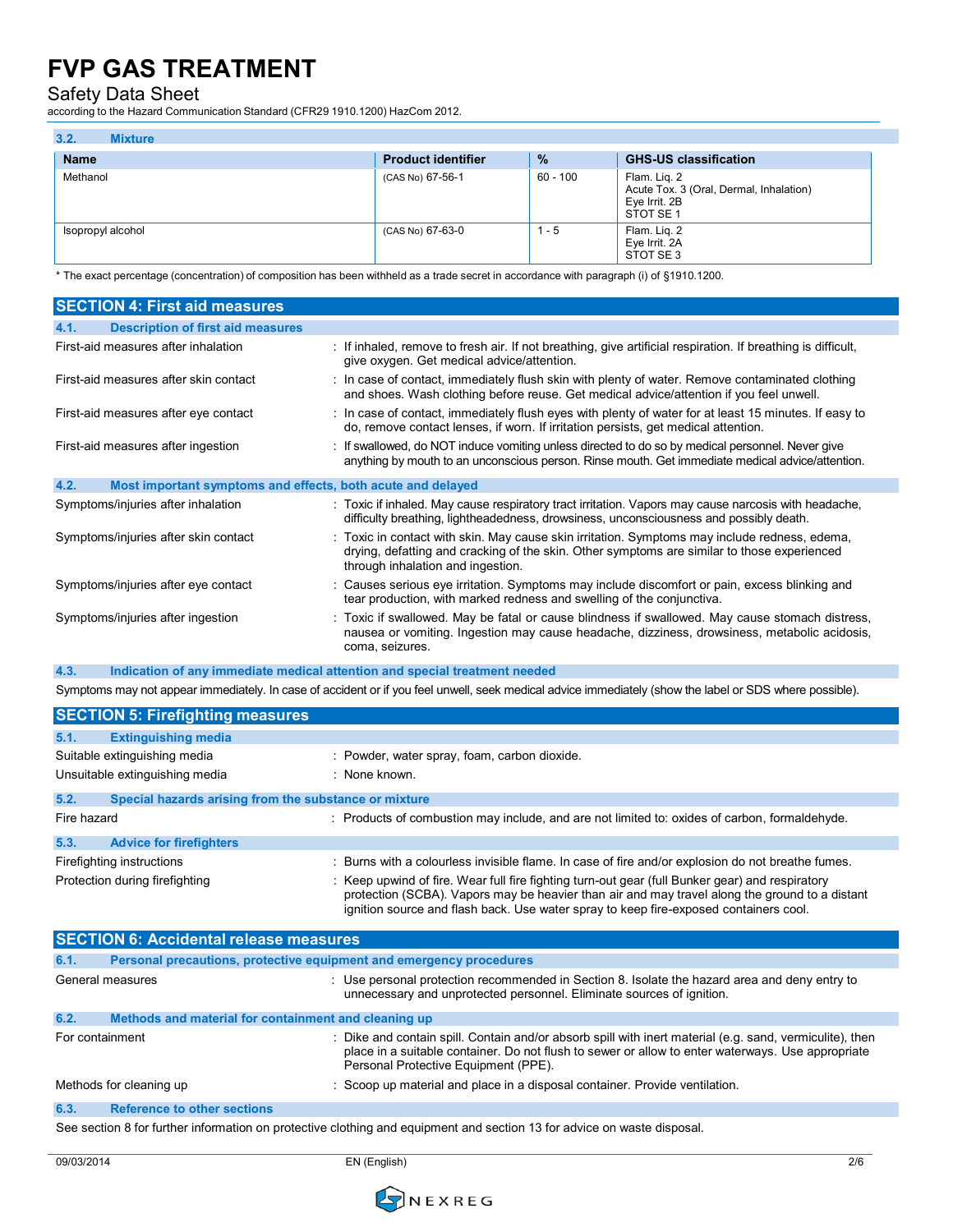Safety Data Sheet

| according to the Hazard Communication Standard (CFR29 1910.1200) HazCom 2012. |                                                              |                                                                                                                                                                                                                                                                                                                                                                                          |  |  |
|-------------------------------------------------------------------------------|--------------------------------------------------------------|------------------------------------------------------------------------------------------------------------------------------------------------------------------------------------------------------------------------------------------------------------------------------------------------------------------------------------------------------------------------------------------|--|--|
| <b>SECTION 7: Handling and storage</b>                                        |                                                              |                                                                                                                                                                                                                                                                                                                                                                                          |  |  |
| 7.1.<br><b>Precautions for safe handling</b>                                  |                                                              |                                                                                                                                                                                                                                                                                                                                                                                          |  |  |
| Precautions for safe handling                                                 |                                                              | : Keep away from sources of ignition - No smoking. Take precautionary measures against static<br>discharge. Do not get in eyes, on skin, or on clothing. Do not breathe dust/fume/gas/mist/<br>vapors/spray. Do not swallow. Handle and open container with care. Use only non-sparking<br>tools. When using do not eat, drink or smoke. Use only outdoors or in a well-ventilated area. |  |  |
| Hygiene measures                                                              |                                                              | : Launder contaminated clothing before reuse. Wash hands before eating, drinking, or smoking.                                                                                                                                                                                                                                                                                            |  |  |
| 7.2.                                                                          | Conditions for safe storage, including any incompatibilities |                                                                                                                                                                                                                                                                                                                                                                                          |  |  |
| Storage conditions                                                            |                                                              | : Keep out of the reach of children. Keep container tightly closed. Keep cool. Store in a well-<br>ventilated place. Store locked up. Keep away from heat, sparks, and flame.                                                                                                                                                                                                            |  |  |
| 7.3.<br><b>Specific end use(s)</b>                                            |                                                              |                                                                                                                                                                                                                                                                                                                                                                                          |  |  |
| Not available.                                                                |                                                              |                                                                                                                                                                                                                                                                                                                                                                                          |  |  |
|                                                                               | <b>SECTION 8: Exposure controls/personal protection</b>      |                                                                                                                                                                                                                                                                                                                                                                                          |  |  |
| 8.1.<br><b>Control parameters</b>                                             |                                                              |                                                                                                                                                                                                                                                                                                                                                                                          |  |  |
| <b>Methanol (67-56-1)</b>                                                     |                                                              |                                                                                                                                                                                                                                                                                                                                                                                          |  |  |
| <b>USA ACGIH</b>                                                              | ACGIH TWA (ppm)                                              | 200 ppm                                                                                                                                                                                                                                                                                                                                                                                  |  |  |
| <b>USA ACGIH</b>                                                              | ACGIH STEL (ppm)                                             | 250 ppm                                                                                                                                                                                                                                                                                                                                                                                  |  |  |
| <b>USA OSHA</b>                                                               | OSHA PEL (TWA) (mg/m <sup>3</sup> )                          | $260$ mg/m <sup>3</sup>                                                                                                                                                                                                                                                                                                                                                                  |  |  |
| <b>USA OSHA</b>                                                               | OSHA PEL (TWA) (ppm)                                         | $200$ ppm                                                                                                                                                                                                                                                                                                                                                                                |  |  |
| Isopropyl alcohol (67-63-0)                                                   |                                                              |                                                                                                                                                                                                                                                                                                                                                                                          |  |  |
| <b>USA ACGIH</b>                                                              | ACGIH TWA (ppm)                                              | 200 ppm                                                                                                                                                                                                                                                                                                                                                                                  |  |  |
| <b>USA ACGIH</b>                                                              | ACGIH STEL (ppm)                                             | 400 ppm                                                                                                                                                                                                                                                                                                                                                                                  |  |  |
| <b>USA OSHA</b>                                                               | OSHA PEL (TWA) (mg/m <sup>3</sup> )                          | 980 mg/m <sup>3</sup>                                                                                                                                                                                                                                                                                                                                                                    |  |  |
| <b>USA OSHA</b>                                                               | OSHA PEL (TWA) (ppm)                                         | 400 ppm                                                                                                                                                                                                                                                                                                                                                                                  |  |  |
| 8.2.<br><b>Exposure controls</b>                                              |                                                              |                                                                                                                                                                                                                                                                                                                                                                                          |  |  |
| Appropriate engineering controls                                              | recommended exposure limits.                                 | : Use ventilation adequate to keep exposures (airborne levels of dust, fume, vapor, etc.) below                                                                                                                                                                                                                                                                                          |  |  |
| Hand protection                                                               | : Neoprene or nitrile rubber gloves.                         |                                                                                                                                                                                                                                                                                                                                                                                          |  |  |
| Eye protection                                                                | shield) protection.                                          | : Wear approved eye (properly fitted dust- or splash-proof chemical safety goggles) / face (face                                                                                                                                                                                                                                                                                         |  |  |
| Skin and body protection                                                      |                                                              | : Wear suitable protective clothing.                                                                                                                                                                                                                                                                                                                                                     |  |  |
| Respiratory protection                                                        |                                                              | : A NIOSH approved respirator is recommended in poorly ventilated areas or when permissible<br>exposure limits may be exceeded. Respirator selection must be based on known or anticipated<br>exposure levels, the hazards of the product and the safe working limits of the selected respirator.                                                                                        |  |  |
| Environmental exposure controls                                               |                                                              | : Maintain levels below Community environmental protection thresholds.                                                                                                                                                                                                                                                                                                                   |  |  |
| Other information                                                             |                                                              | : Do not eat, smoke or drink where material is handled, processed or stored. Wash hands carefully<br>before eating or smoking. Handle according to established industrial hygiene and safety practices.                                                                                                                                                                                  |  |  |
| <b>SECTION 9: Physical and chemical properties</b>                            |                                                              |                                                                                                                                                                                                                                                                                                                                                                                          |  |  |
| 9.1.                                                                          | Information on basic physical and chemical properties        |                                                                                                                                                                                                                                                                                                                                                                                          |  |  |
| Physical state                                                                | : Liquid                                                     |                                                                                                                                                                                                                                                                                                                                                                                          |  |  |
| Appearance                                                                    | : Clear                                                      |                                                                                                                                                                                                                                                                                                                                                                                          |  |  |
| Colour                                                                        | : Colourless                                                 |                                                                                                                                                                                                                                                                                                                                                                                          |  |  |
| Odour                                                                         | : Solvent                                                    |                                                                                                                                                                                                                                                                                                                                                                                          |  |  |

- Odour threshold **in the contract of the Contract of the Contract of the Contract of the Contract of the Contract of the Contract of the Contract of the Contract of the Contract of the Contract of the Contract of the Contra** pH : No data available
- Relative evaporation rate (butylacetate=1) : No data available Melting point **in the case of the case of the case of the case of the case of the case of the case of the case of the case of the case of the case of the case of the case of the case of the case of the case of the case of** Freezing point **in the case of the Contract Contract Contract Contract Contract Contract Contract Contract Contract Contract Contract Contract Contract Contract Contract Contract Contract Contract Contract Contract Contrac**
- Boiling point **Example 20** 101.32 kPa (Methanol) : 64 65 °C (147 149 °F) @ 101.32 kPa (Methanol)

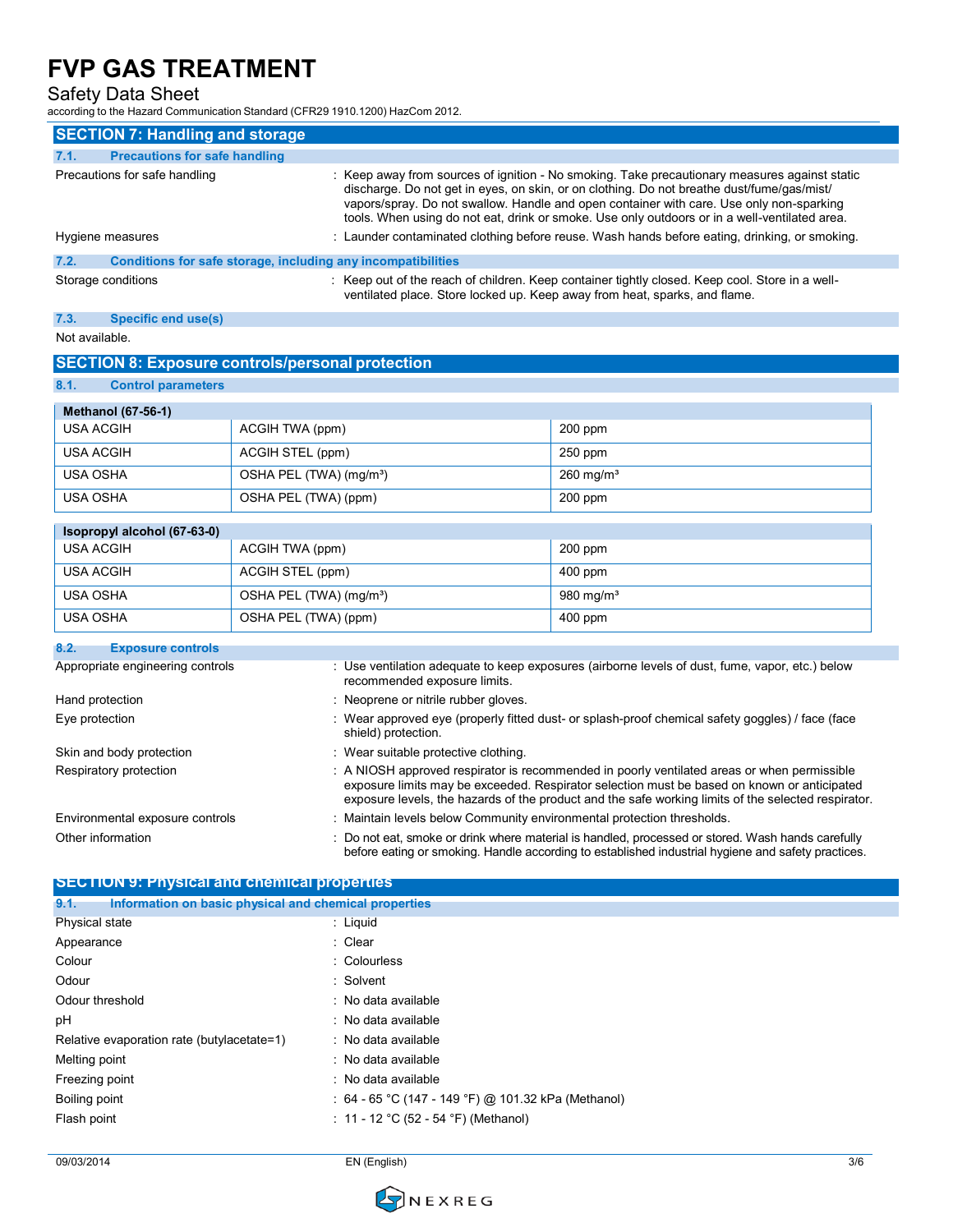## Safety Data Sheet

according to the Hazard Communication Standard (CFR29 1910.1200) HazCom 2012.

| Auto-ignition temperature        | : No data available |
|----------------------------------|---------------------|
| Decomposition temperature        | : No data available |
| Flammability (solid, gas)        | : Flammable         |
| Vapour pressure                  | : No data available |
| Relative vapour density at 20 °C | : No data available |
| Relative density                 | $: 0.785 - 0.805$   |
| Solubility                       | : No data available |
| Log Pow                          | : No data available |
| Log Kow                          | : No data available |
| Viscosity, kinematic             | : No data available |
| Viscosity, dynamic               | : No data available |
| <b>Explosive properties</b>      | : No data available |
| Oxidising properties             | : No data available |
| <b>Explosive limits</b>          | : No data available |
|                                  |                     |

#### **9.2. Other information**

No additional information available

|       | <b>SECTION 10: Stability and reactivity</b>                 |
|-------|-------------------------------------------------------------|
| 10.1. | <b>Reactivity</b>                                           |
|       | No dangerous reaction known under conditions of normal use. |
| 10.2. | <b>Chemical stability</b>                                   |
|       | Stable under normal storage conditions.                     |
| 10.3. | <b>Possibility of hazardous reactions</b>                   |
|       | No dangerous reaction known under conditions of normal use. |
| 10.4. | <b>Conditions to avoid</b>                                  |
|       | Heat. Incompatible materials.                               |
| 10.5. | Incompatible materials                                      |
|       | Acids. Bases. Metals. Strong oxidizing agents.              |
| 10.6. | <b>Hazardous decomposition products</b>                     |
|       |                                                             |

May include, and are not limited to: oxides of carbon, formaldehyde.

## **SECTION 11: Toxicological information**

| Information on toxicological effects<br>11.1. |                                                                     |
|-----------------------------------------------|---------------------------------------------------------------------|
| Acute toxicity                                | : Toxic if swallowed, in contact with skin or if inhaled.           |
| FVPGT-12                                      |                                                                     |
| LD50 oral rat                                 | > 50 but ≤ 300 mg/kg (Calculated using ATE values)                  |
| LD50 dermal rabbit                            | > 200 but ≤ 1000 mg/kg (Calculated using ATE values)                |
| LC50 inhalation rat                           | > 2.0 but ≤ 10.0 mg/l/4h (Calculated using ATE values)              |
| <b>Methanol (67-56-1)</b>                     |                                                                     |
| LD50 oral rat                                 | 5628 mg/kg                                                          |
| LD50 dermal rabbit                            | 15800 mg/kg                                                         |
| LC50 inhalation rat                           | 83.2 mg/l/4h                                                        |
| Isopropyl alcohol (67-63-0)                   |                                                                     |
| LD50 oral rat                                 | 4396 mg/kg                                                          |
| LD50 dermal rat                               | 12800 mg/kg                                                         |
| LD50 dermal rabbit                            | 12870 mg/kg                                                         |
| LC50 inhalation rat                           | 72.6 mg/l/4h                                                        |
| Skin corrosion/irritation                     | : Based on available data, the classification criteria are not met. |
| Serious eye damage/irritation                 | : Causes serious eye irritation.                                    |
| Respiratory or skin sensitisation             | : Based on available data, the classification criteria are not met. |
| Germ cell mutagenicity                        | : Based on available data, the classification criteria are not met. |
| Carcinogenicity                               | : Based on available data, the classification criteria are not met. |

09/03/2014 EN (English) 4/6

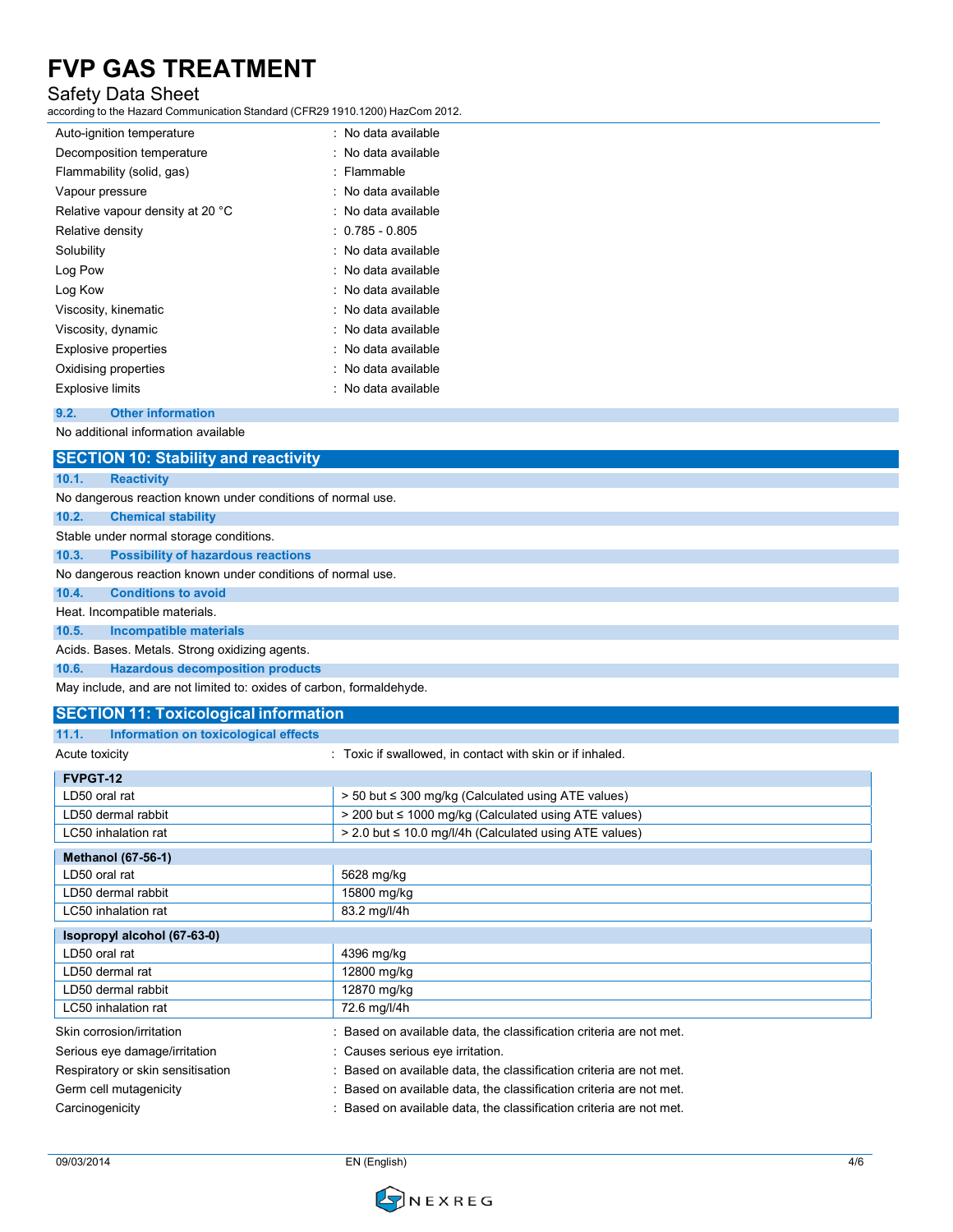## Safety Data Sheet

according to the Hazard Communication Standard (CFR29 1910.1200) HazCom 2012.

| Isopropyl alcohol (67-63-0)                        |                                                                                                                                                                                                                                   |  |
|----------------------------------------------------|-----------------------------------------------------------------------------------------------------------------------------------------------------------------------------------------------------------------------------------|--|
| IARC group                                         | 3 - Not classifiable                                                                                                                                                                                                              |  |
| Reproductive toxicity                              | : Based on available data, the classification criteria are not met.                                                                                                                                                               |  |
| Specific target organ toxicity (single exposure)   | : Causes damage to eyes. Inhalation, ingestion or skin absorption of methanol can cause<br>significant disturbances in vision, including blindness.                                                                               |  |
| Specific target organ toxicity (repeated exposure) | Based on available data, the classification criteria are not met.                                                                                                                                                                 |  |
| Aspiration hazard                                  | : Based on available data, the classification criteria are not met.                                                                                                                                                               |  |
| Symptoms/injuries after inhalation                 | : Toxic if inhaled. May cause respiratory tract irritation. Vapors may cause narcosis with headache,<br>difficulty breathing, lightheadedness, drowsiness, unconsciousness and possibly death.                                    |  |
| Symptoms/injuries after skin contact               | : Toxic in contact with skin. May cause skin irritation. Symptoms may include redness, edema,<br>drying, defatting and cracking of the skin. Other symptoms are similar to those experienced<br>through inhalation and ingestion. |  |
| Symptoms/injuries after eye contact                | : Causes serious eye irritation. Symptoms may include discomfort or pain, excess blinking and<br>tear production, with marked redness and swelling of the conjunctiva.                                                            |  |
| Symptoms/injuries after ingestion                  | : Toxic if swallowed. May be fatal or cause blindness if swallowed. May cause stomach distress,<br>nausea or vomiting. Ingestion may cause headache, dizziness, drowsiness, metabolic acidosis,<br>coma, seizures.                |  |
| <b>SECTION 12: Ecological information</b>          |                                                                                                                                                                                                                                   |  |
| 12.1.<br><b>Toxicity</b>                           |                                                                                                                                                                                                                                   |  |

| Ecology - general                             | : May cause long-term adverse effects in the aquatic environment. |
|-----------------------------------------------|-------------------------------------------------------------------|
| 12.2.<br><b>Persistence and degradability</b> |                                                                   |
| FVPGT-12                                      |                                                                   |
| Persistence and degradability                 | Not established.                                                  |
| 12.3.<br><b>Bioaccumulative potential</b>     |                                                                   |
| FVPGT-12                                      |                                                                   |
| Bioaccumulative potential                     | Not established.                                                  |
| 12.4.<br><b>Mobility in soil</b>              |                                                                   |
| No additional information available           |                                                                   |
| 12.5.<br><b>Other adverse effects</b>         |                                                                   |
| Effect on ozone layer                         | : No additional information available                             |
| Effect on the global warming                  | : No known ecological damage caused by this product.              |

|                                | <b>SECTION 13: Disposal considerations</b> |                                                                                                                                                                                            |
|--------------------------------|--------------------------------------------|--------------------------------------------------------------------------------------------------------------------------------------------------------------------------------------------|
| 13.1.                          | Waste treatment methods                    |                                                                                                                                                                                            |
| Waste disposal recommendations |                                            | : This material must be disposed of in accordance with all local, state, provincial, and federal<br>requlations. The generation of waste should be avoided or minimized wherever possible. |
| Additional information         |                                            | : Handle empty containers with care because residual vapours are flammable.                                                                                                                |

| <b>SECTION 14: Transport information</b>    |                                                            |
|---------------------------------------------|------------------------------------------------------------|
| In accordance with DOT                      |                                                            |
| 14.1.<br><b>UN number</b>                   |                                                            |
| UN-No.                                      | <b>UN1992</b>                                              |
| 14.2.<br>UN proper shipping name            |                                                            |
| <b>Proper Shipping Name</b>                 | : Flammable liquids, toxic, n.o.s. (Methanol, Isopropanol) |
| Department of Transportation Hazard Classes | : 3(6.1)                                                   |
| <b>Hazard labels</b>                        | $\overline{a}$                                             |
| Packing group                               | $\pm$ 11                                                   |

09/03/2014 EN (English) 5/6